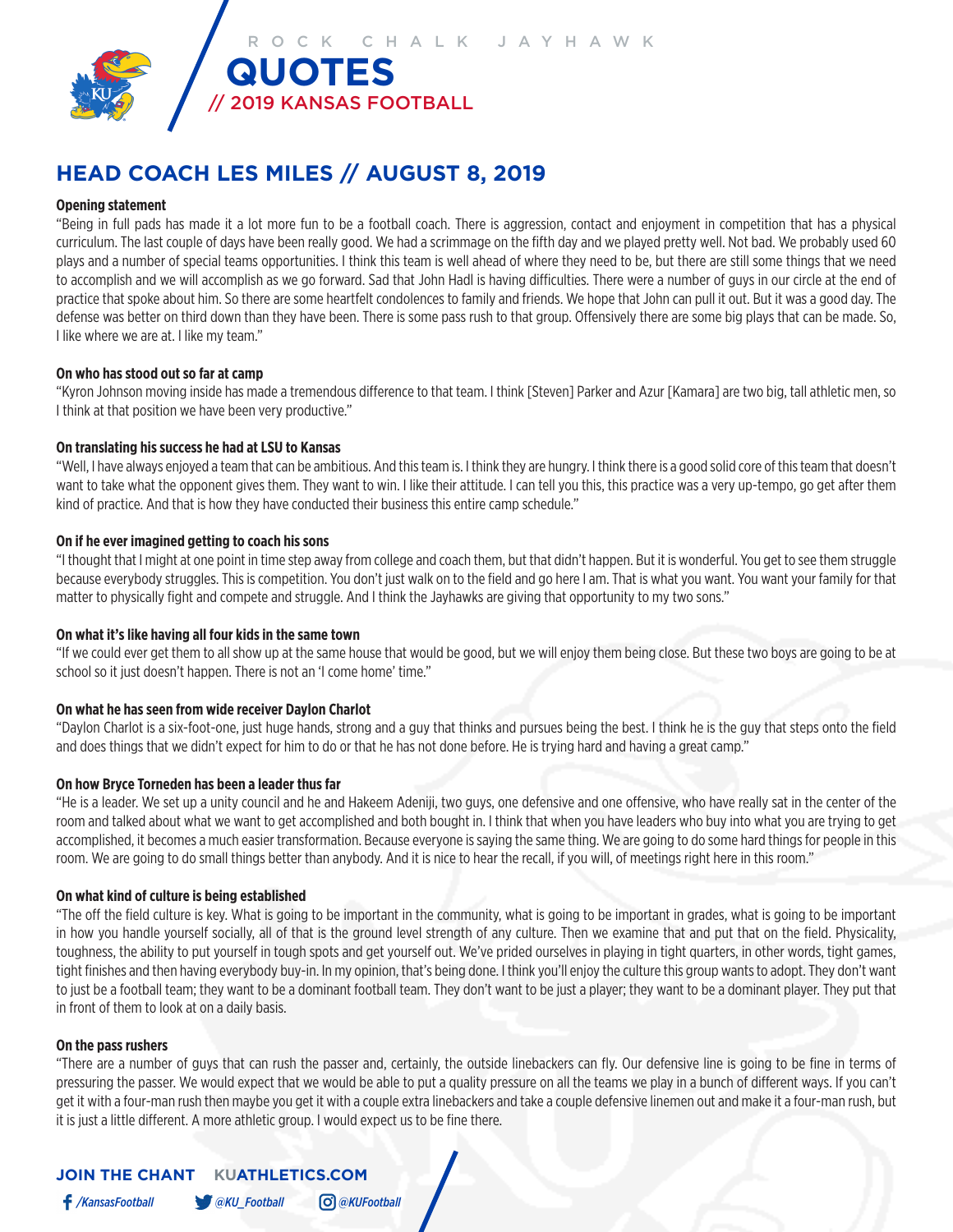

# **On the offensive line, specifically the centers**

"We had a pretty decent day today and back at the practice we had a couple hit the ground, but I don't know if that was the center's fault so much maybe the quarterback's. I don't think there will be a real issue. We've always been involved in two huddles and two different styles of snaps. Api Mane is probably a little ahead of the other group. I think the offensive line is more physical and in better shape and really going to give us great play.

#### On who is emerging from the wide receivers

"Kwamie Lassiter has had a really good camp. Stephon Robinson Jr. has had a really good camp. Andrew Parchment has had a very good camp. We got some nicks on a couple of the guys, but we think they be back certainly in the next three to four days. That group has been daily catching the ball, running the routes the way they are supposed to be run and giving leadership. That is a great group.

# **On special teams**

"You have to have speed under a ball. When you punt it or kick it. The recruiting we've done has really spoken to what would speed under our specialty kicks. Our kickers are certainly having some good competition with Liam Jones and (Jacob) Borcila. They are really competing routinely. Of course, we have the second team all-conference punter and an early preseason All-American. Basically, we took a nice return man, I think we had a number of guys who said they would go out there, and work on that and decide, with along with Stephon Robinson Jr., and Kwamie (Lassiter II), that there are some other guys we will maybe pursue and compete in there. I have always been a special teams guy. While I was with the Dallas Cowboys and I really enjoyed how they approached it and I think we have done some of the similar things right here and I think our guys will really enjoy playing special teams. It's a great group of guys. It's offense, defense and special teams and the defensive players, generally speaking, donate their talents and skills to special teams. Our offensive players don't necessarily have the same skill set that the defensive players do. That special group of specialists that are holders and kickers that thrive in that environment of special teams, they are a key part to every school, every team that steps on the field. You have to have great special teams and I think you will really enjoy our special teams.